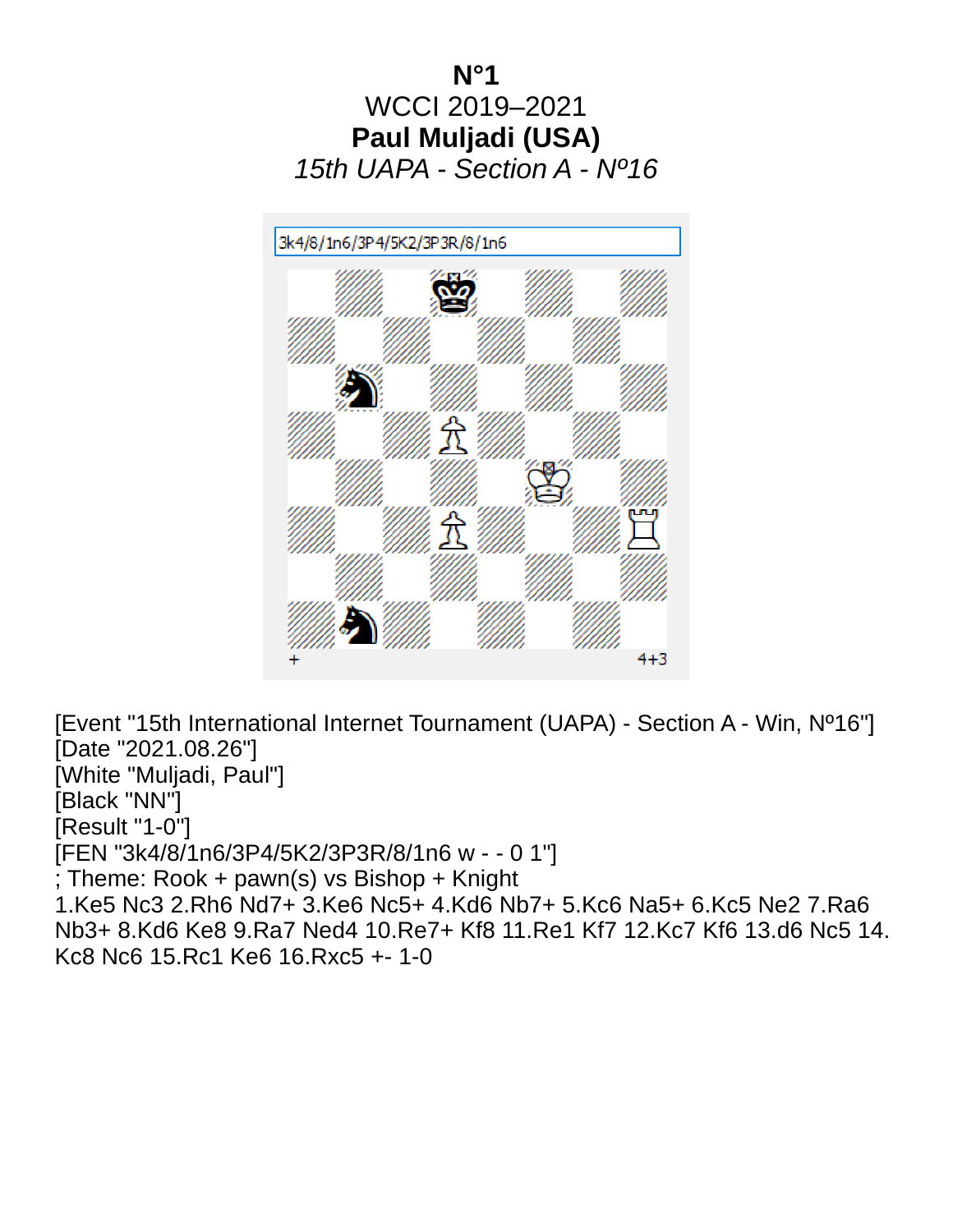

[Event "15th International Internet Tournament (UAPA) - Section A - Win, Nº15"] [Date "2021.08.25"] [White "Muljadi, Paul"] [Black "NN"] [Result "1-0"] [FEN "1K2b3/1p6/1R6/1P6/4P3/4k3/4P3/2n5 w - - 0 1"] ; Theme: Rook + pawn(s) vs Bishop + Knight 1. e5 Nxe2 2. Rxb7 Kd4 3. b6 Kc5 4. Ka7 Nd4 5. Rc7+ Bc6 6. e6 Kd6 7. e7 Nb5+ 8. Kb8 Nxc7 9. bxc7 Bd7 10. e8=Q Bxe8 11. c8=Q +- 1-0

 $5 + 4$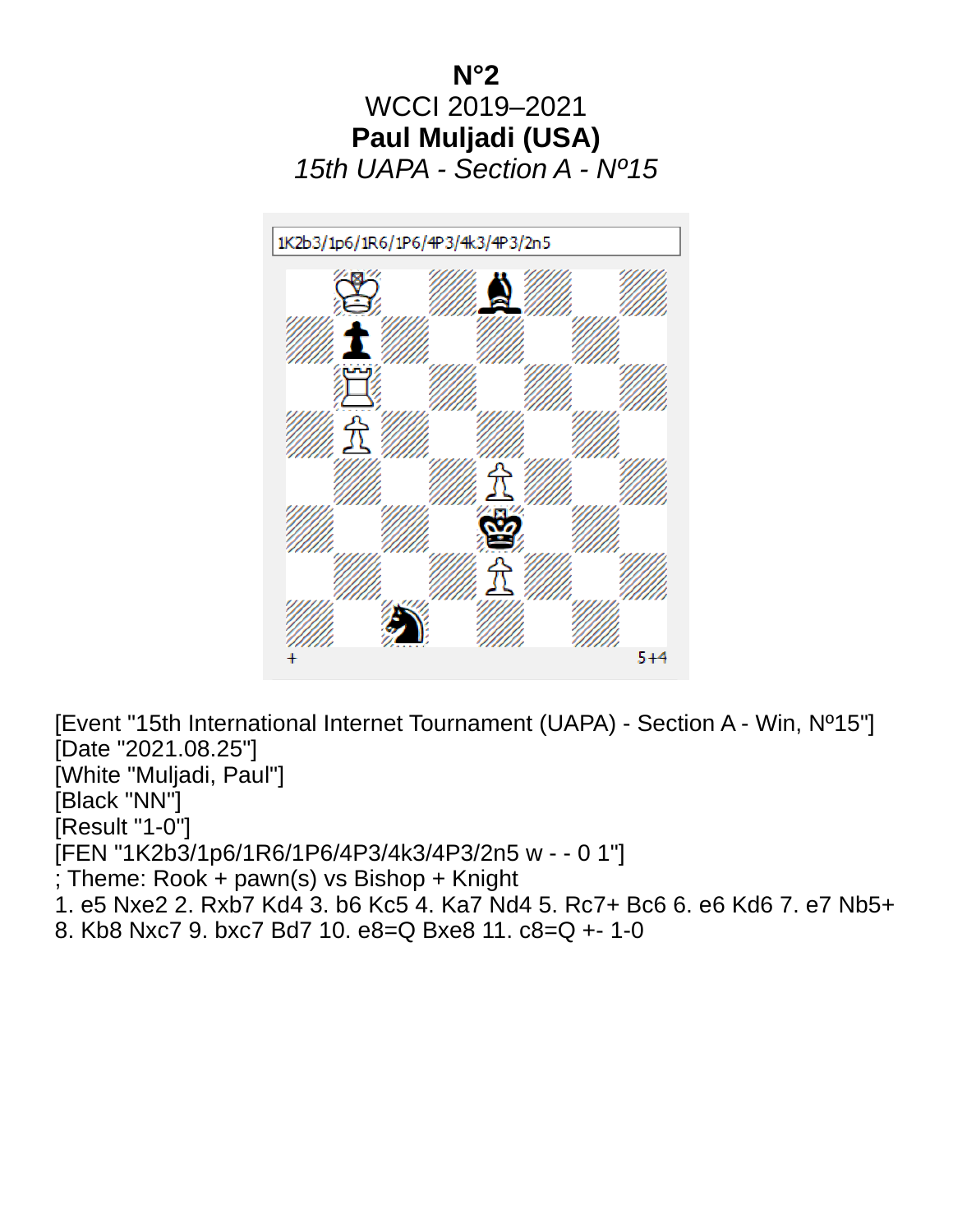



[Event "15th International Internet Tournament (UAPA) - Section A - Win, Nº14"] [Date "2021.08.24"] [White "Muljadi, Paul"] [Black "NN"] [Result "1-0"] [FEN "6K1/8/7k/1b6/8/Pn6/RP6/8 w - - 0 1"] ; Theme: Rook + pawn(s) vs Bishop + Knight 1. a4 Bc4+ 2. Kf8 Kg6 3. Ke7 Kf5 4. Ra3 Ke5 5. Kd7 Nc5+ 6. Kc6 Kd4 7. a5 Nd3 8. Ra4 Nxb2 9. Rxc4+ Nxc4 10. a6 +- 1-0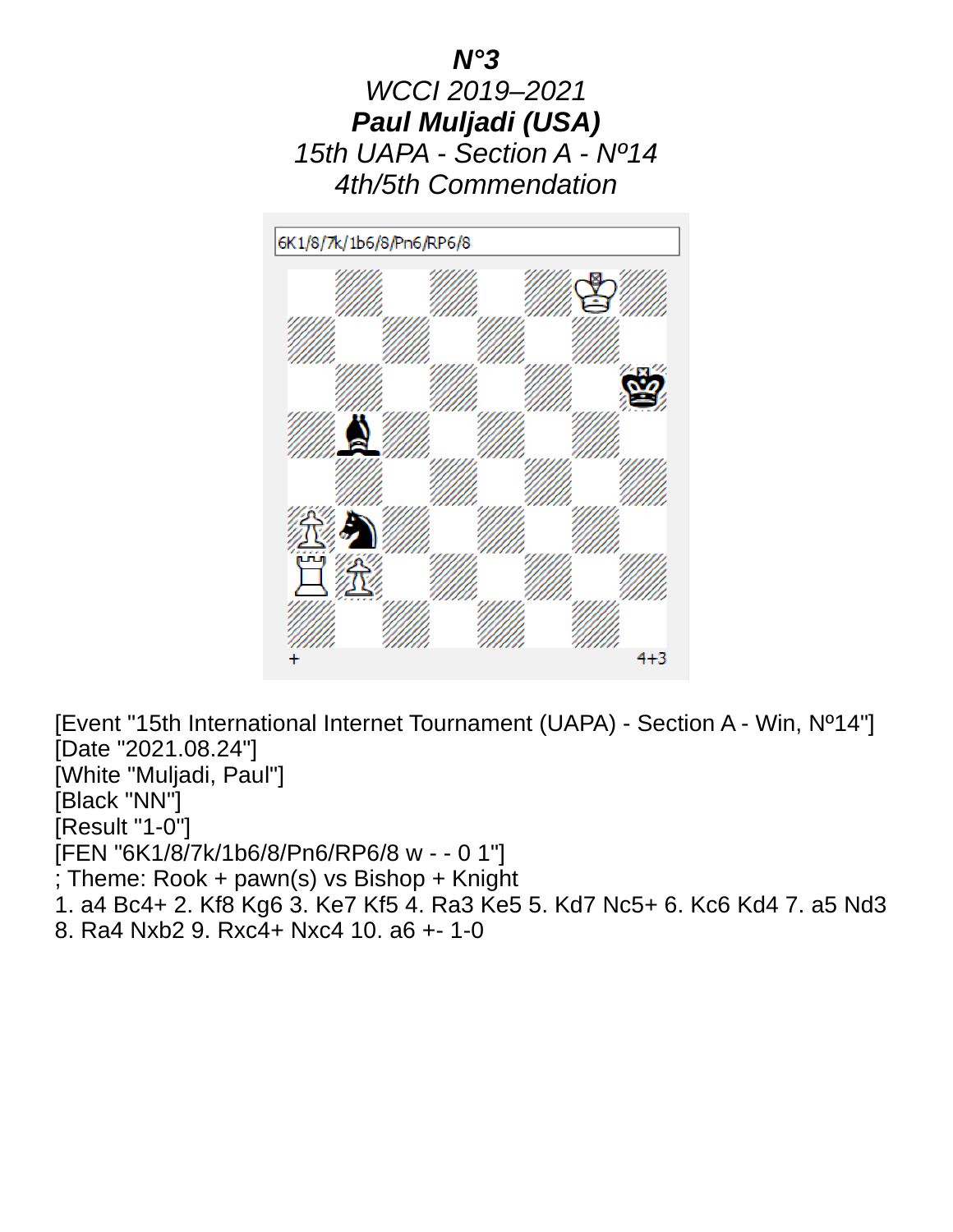

[Event "14th International Internet Tournament (UAPA) - Section B - Draw, Nº3"] [Date "2021.01.04"] [White "Muljadi, Paul"] [Black "NN"] [Result "1/2-1/2"] [FEN "8/4N3/3k4/R5qp/1PR1K2b/8/2p4p/8 w - - 0 1"] ; Theme: No set theme 1.Ra6+ Kxe7 2.Ra7+ Kd6 3.Ra6+ Kd7 4.Ra7+ Kd8 5.Ra8+ Kd7 6.Ra7+ Kd6 7.Ra6+ Ke7 8.Ra7+ Ke8 9.Rc8+ Qd8 10.Rxd8+ Bxd8 11.Ra1 Bg5 12.Kf3 c1=Q 13.Rxc1 Bxc1 14.Kg2 h1=Q+ 15.Kxh1 = 1/2-1/2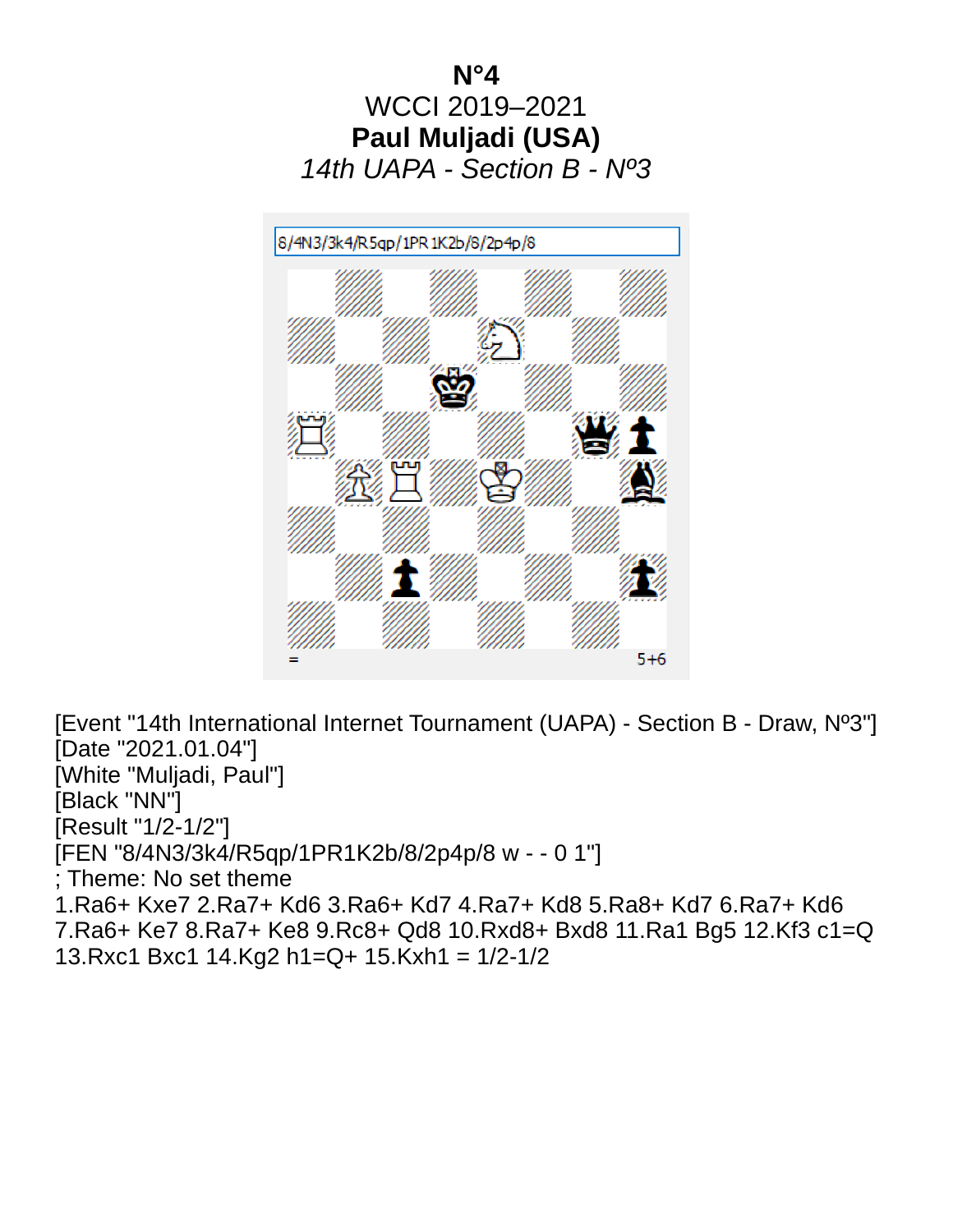

[Event "13th International Internet Tournament (UAPA) - Section A - Draw, Nº32"] [Date "2020.12.28"] [White "Muljadi, Paul"] [Black "NN"] [Result "1/2-1/2"] [FEN "8/5P2/bK4p1/r7/8/k7/3p4/r7 w - - 0 1"] ; Theme: No set theme 1.f8=Q+ Ka4 2.Qf4+ Kb3 3.Qf3+ Kc4 4.Qf4+ Kd3 5.Qf3+ Kc4 6.Qf4+ Kc3 7.Qf6+ Kb3 8.Qf3+ Kb2 9.Qf6+ Kb1 10.Qxg6+ Kb2 11.Qf6+ Kb1 12.Qg6+ Kc1 13.Qc6+ Kd1 14.Qh1+ Ke2 15.Qe4+ Kd1 16.Qh1+ Kc2 17.Qc6+ Kd3 18.Qf3+ Kc2  $19.Qc6+ = 1/2-1/2$ 

 $2+6$